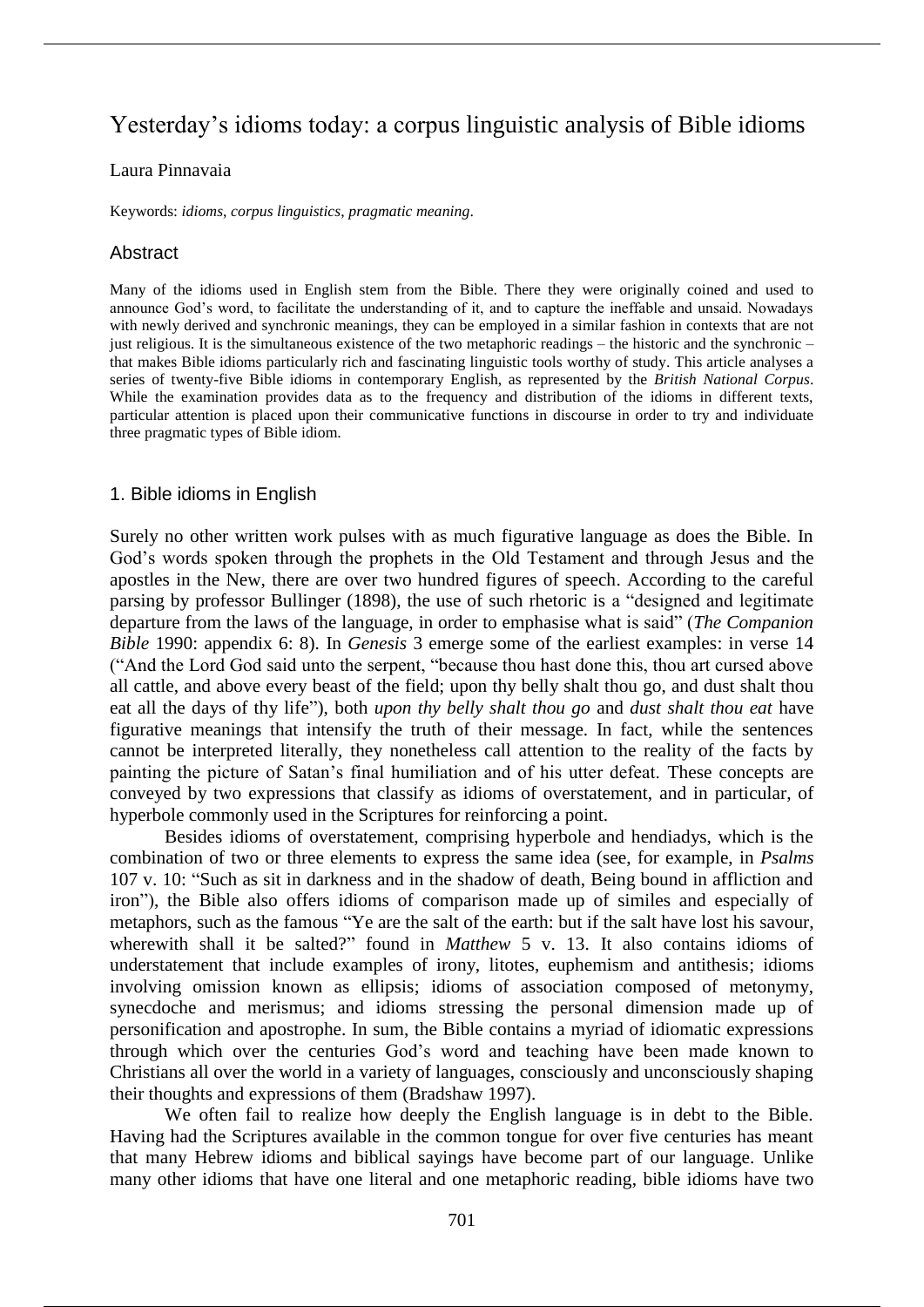metaphoric readings. One is the original historical and theologically-based meaning for which they were ideated, the other is the derived and secular synchronic meaning. Such a feature makes them particularly interesting from a linguistic point of view, and is why this study will focus on this category of expression. More precisely, this study intends to uncover how exploitable Bible idioms are in everyday discourse by means of a corpus linguistic analysis.

In the last thirty years phraseological researches in contemporary corpora have provided insight into such facts as the frequency and the use of idioms that have surprised both experts and laymen alike. Contrary to general opinion, Moon (1994, 1998a, 1998b, 2001) has demonstrated that the distribution of idiomatic expressions in the English language is rather low, and that idioms are used more frequently in written texts than in spoken discourse. Numerous corpus-based analyses (for example, Barkema 1994a, 1994b, 1996, Jaegar 1999, Langlotz 2001, 2006) have also revealed that idiomatic expressions are much more structurally flexible than generally thought, defying the traditional definition of the idiom as a multiword unit whose form is fixed. This may, on the one hand, be attributed to the complex semantic configuration of most idioms, but, on the other, also to user purpose. Findings have, in fact, shown that idioms with lexically modified structures are particularly frequent in journalistic texts, where writers have the objective of manoeuvring readers' thoughts and ideas: in such texts the meaning and function of idioms is thus consciously exploited, regardless of the presumed fixedness of their structures (Pinnavaia 2000, 2007, 2008, 2010).

Aware of the significance of corpus linguistic research for a better understanding of idiom use, this work will therefore examine the frequency and function of a series of Bible idioms in the *British National Corpus* (from now on BNC). Conscious of the relative lightness of idioms in contemporary English and especially in its spoken form, the choice of such a large corpus, principally made up of a written component, seemed more suitable for the objective in mind. Corpus research on idioms has in fact shown that idioms are hard to find in large-scale corpora, let alone in smaller corpora (Gottlieb 1994: 89, Simpson and Mendis 2003: 419-420, 423, Sinclair 1991: 73, Skandera 2000: 339, 441).

The expressions, chosen randomly from the Bible, comprise 12 Old Testament and 13 New Testament idioms. The former, placed in order of appearance in the Old Testament, consist of *a land of milk and honey* (for example, Exodus 3, 8); *to worship the golden calf* (Exodus 32, 8); *to stew in one's own juice* (Deuteronomy 14, 21); *to get one's feet wet* (Joshua 3, 13 and 17); *to wear sackcloth and ashes* (for example, Nehemiah 9, 1); *by the skin of one's teeth* (Job 19, 20); *to heap coals of fire on one's head* (Proverbs 25, 21-22); *a fly in the ointment* (Ecclesiastes 10, 1); *a little bird told me* (Ecclesiastes 10, 20); *a drop in the bucket* (Isaiah 40, 15); *feet of clay* (Daniel 2, 42); *the writing on the wall* (Daniel 5, 5). The latter consist of *the salt of the earth* (Matthew 5, 13); *to turn the other cheek* (Matthew 5, 39); *till/to kingdom come* (Matthew 6, 10); *a wolf in sheep's clothing* (Matthew 7, 15); *new wine into old bottles* (Matthew 9, 17); *whited sepulchre* (Matthew 23, 27); *to make a mountain of a molehill* (Matthew 21, 21); *to separate the sheep from the goats* (Matthew 25, 32); *to raise the roof* (Mark 2, 4); *to kill the fatted calf* (Luke 15, 27); *a tough row to hoe* (Acts 9, 5); *to break bread* (Acts 20, 7); *filthy lucre* (for example, Titus 1, 7). For every idiom located in the BNC, three principal aspects were accounted for: the text containing the idiom, the lexical structure of the idiom, and the semantic and pragmatic meaning of the idiom.<sup>1</sup> The following study will thus, firstly, offer information as to the frequency of these Bible idioms in English; secondly, it will consider the prevailing macro-function of language that such idioms have in the texts in which they occur most frequently; thirdly, it will uncover three pragmatic kinds of Bible idiom, based upon on a close lexico-grammatical analysis of three exemplary expressions.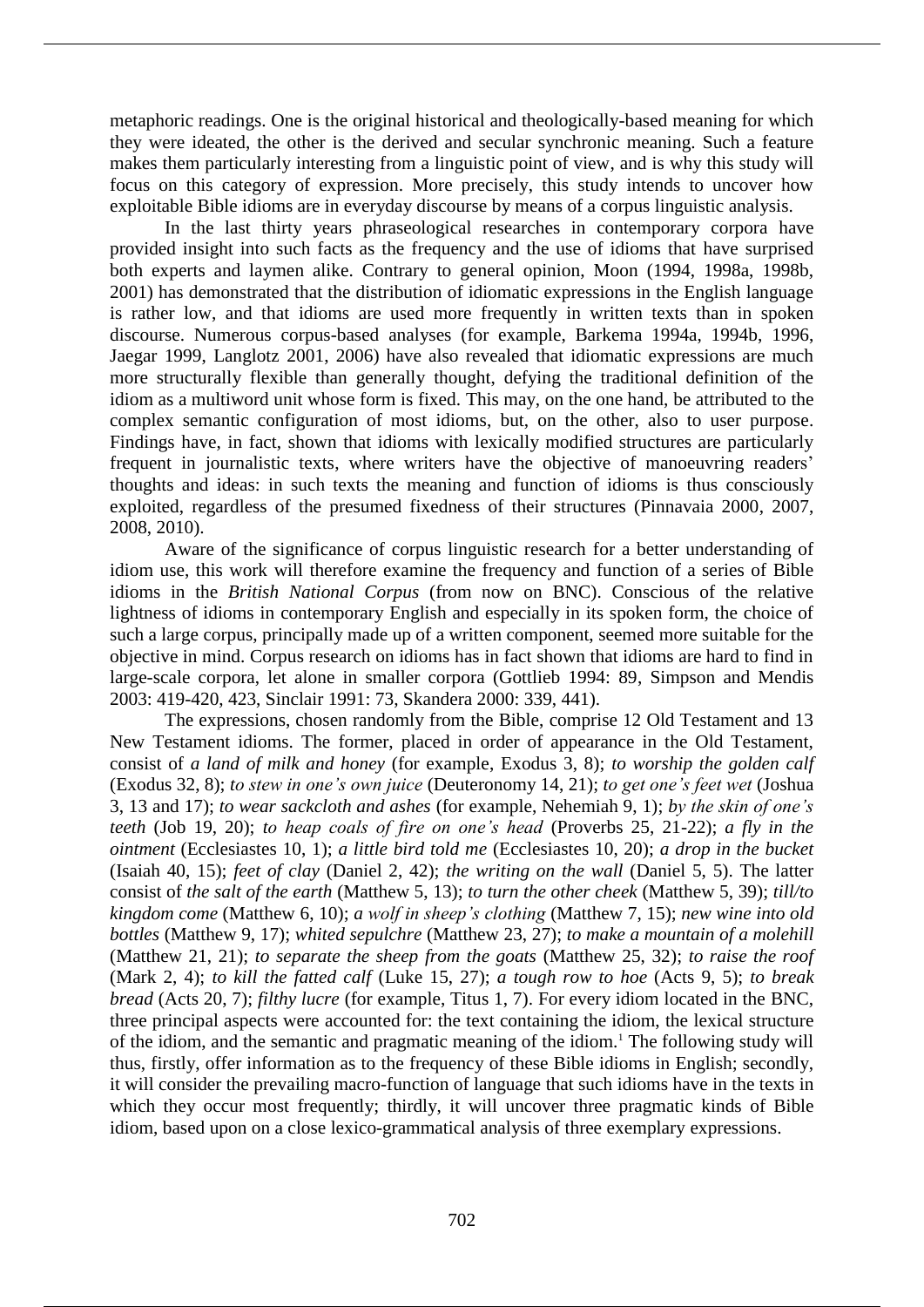#### 2. The distribution of Bible idioms in English

Considering the frequency first, it emerges that the twenty-five Bible idioms examined in the BNC are on the whole moderately frequent. Here follow the idioms and their occurrences, placed in order of increasing frequency: *a tough row to hoe* (1), *a whited sepulchre* (1), *to heap coals of fire on one's head* (3), *filthy lucre* (4), *a little bird told me* (4), *a drop in the bucket* (5), *to kill the fatted calf* (5), *to get one's feet wet* (7), *to stew in one's own juice* (7), *new wine in old bottles* (9), *to make mountains out of molehills* (11), *to break bread* (13), *sackcloth and ashes* (13), *a wolf in sheep's clothing* (13), *to worship the golden calf* (15), *to raise the roof* (16), *to turn the other cheek* (17), *to separate the sheep from the goats* (19), *a fly in the ointment* (21), *a land of milk and honey* (21), *by the skin of one's teeth* (22), *the salt of the earth* (22), *feet of clay* (22), *the writing on the wall* (26), *till/to kingdom come* (33).

It is possible to see that the most popular idioms are *to/till kingdom come* with thirtythree occurrences, followed by *the writing on the wall* with twenty-six occurrences, and then by *feet of clay, the salt of the earth, by the skin of one's teeth, a land of milk and honey* and *a fly in the ointment* each with over twenty occurrences. The least popular are *a tough row to hoe* and *a whited sepulchre* with one occurrence each, followed by *to heap coals of fire on one's head* with three occurrences, and *filthy lucre* and *a little bird told me* with four occurrences each. The occurrences of the remaining twelve idioms range between five and nineteen.

The lack of popularity of some of these idioms might be motivated by pondering the accessibility of the semantics and syntax making them up. The meaning 'hypocrite' of *a whited sepulchre*, for example, is not particularly transparent. The fact that in biblical times sepulchres were whitened a month before the Passover to warn off persons from contracting uncleanness that could come from being in contact with dead bodies is no longer common knowledge; moreover, the term 'sepulchre' itself is hardly ever used nowadays. Another term that is also not often used in contemporary English is 'lucre': modern versions of the Bible have in fact substituted 'money' or 'gain' for it, explaining why the idiom *filthy lucre* may not be so frequent now.<sup>2</sup> Similarly, the idiom *to heap coals of fire on one's head* has a literal structure that seems to contradict its figurative meaning ('to melt down one's enemy's animosity by deeds of kindness'), and indeed may help to explain its low frequency in the BNC.<sup>3</sup>

Idiom popularity may instead be explained by the ease with which figurative meanings are accessed. More recent psycholinguistic studies in the area of phraseology have in fact proven that the key element in the instantaneous understanding of the figurative meaning of idioms is in fact familiarity. Familiarity with an idiom implies no effort on the reader/hearer, who interprets the meaning without the need of computing the literal interpretation. This apparently makes familiar idioms the more frequently used ones too (see Cacciari et al. 1992, Cacciari and Glucksberg 1995, Cacciari and Tabossi 1993, Cronk et al. 1992, Cronk et al. 1993, Shraw et al. 1988, Titone and Connine 1994). That people are more familiar with some Bible idioms more than others may in part depend on their origins: the more popular idioms like *till kingdom come*, *the writing on the wall*, *feet of clay*, *a land of milk and honey*, *the salt of the earth* come from well-known biblical passages that continue to be read and heard in church services. It may also partly depend on the transparency of the metaphoric images. The frequently used idiom *a fly in the ointment*, for example, can be semantically decomposed into 'a nuisance in a situation', just as the popular idiom *to raise the roof* clearly depicts a celebratory situation. Hence familiarity with the structure and the etymology of certain idioms may help to explain why they are more frequent than others in discourse.

As far as the distribution of the idioms in the BNC texts is concerned, it was no surprise to see that the idioms appear most frequently in the written texts of the BNC.<sup>4</sup> The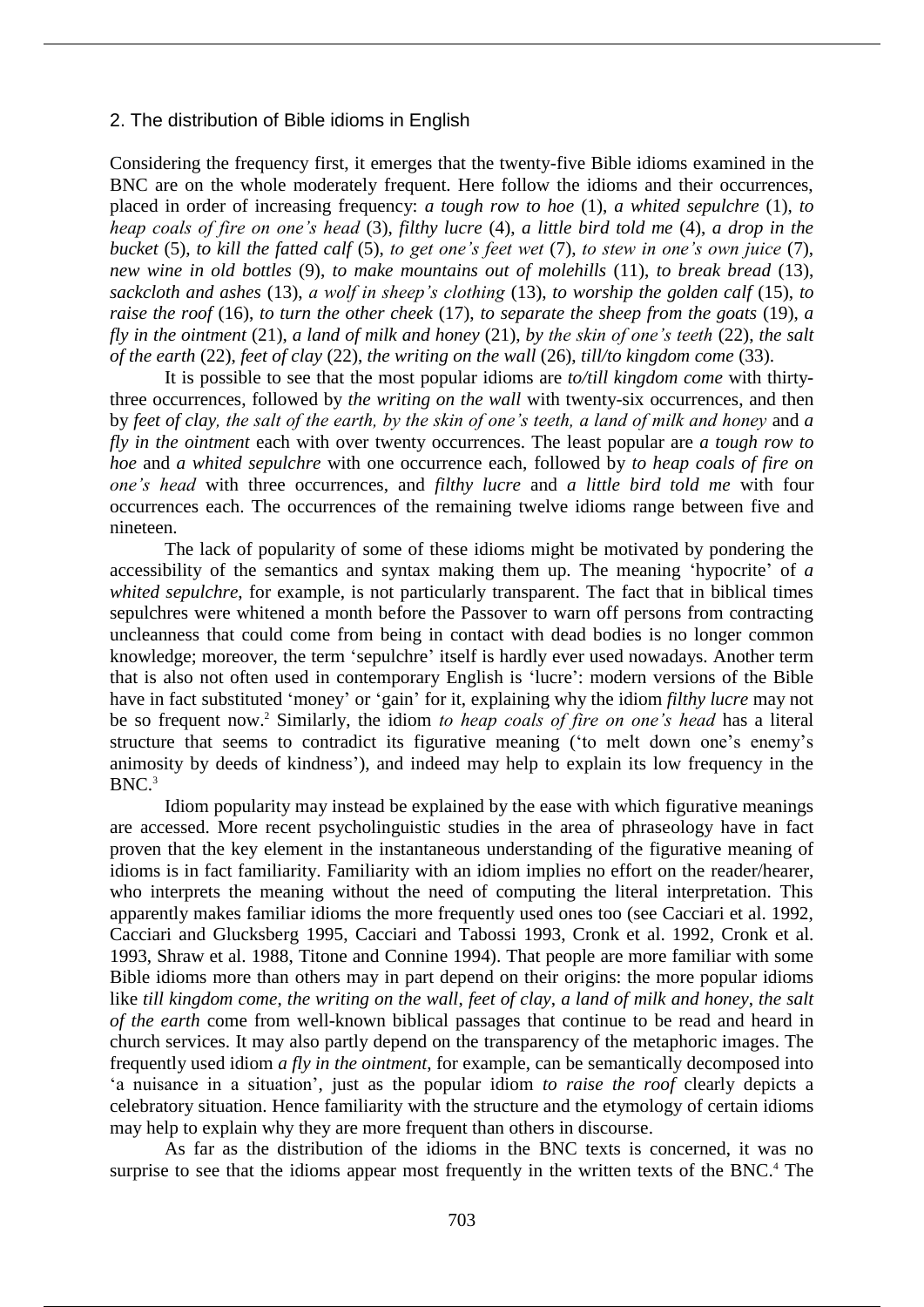only exception is *a drop in the bucket* that equally occurs in spoken and written texts. Among the written texts, it was interesting to discover that the majority of these idioms occur in the imaginative writings domain. More precisely, the following fifteen of the twenty-five idioms, placed in order of increasing frequency, appear in literary and creative works: *a tough row to hoe*, *a whited sepulchre*, *to heap coals of fire on one's head*, *filthy lucre*, *a little bird told me*, *to get one's feet wet*, *to stew in one's own juice*, *to break bread, sackcloth and ashes*, *a land of milk and honey, by the skin of one's teeth*, *the salt of the earth*, *feet of clay*, *the writing on the wall*, *till/to kingdom come*.

More frequently used in texts of the informative kind are the expressions *to kill the fatted calf*, *new wine in old bottles*, *to make mountains out of molehills, to worship a golden calf, to raise the roof, to turn the other cheek, to separate the sheep from the goats*. Only two idioms – *a wolf in sheep's clothing* and *a fly in the ointment –* are just as frequent in the imaginative and informative writings domains. The three text-types that were found to employ the majority of Bible idioms under survey are the literary, current affairs, and religious and philosophical texts. It is interesting to note, moreover, that in each text-type these idioms have a prevailing function, which will be exposed in the next section.

# 3. The functions of Bible idioms in English texts

To gauge the function of the Bible idioms in the three most idiom-heavy text-types, the idioms' syntactic structures were firstly analysed. This information was secondly examined in relation to each idiom's meaning and context of use. Results show that the idioms are used with one prevailing macro-function in each text-type, in accordance with the characteristics of the text and with the lexical and semantic structures of the idioms.

# 3.1. *Bible idioms in literary texts*

The main objective of literary texts is presumably to entertain and please the readership. Writers thus normally place a great deal of attention on the language itself in order to achieve a coherent and cohesive piece of writing. From our analysis, it was noted that Bible idioms in literary texts are used primarily to achieve this effect. They are hardly ever manipulated at a structural level: the more familiar structures are employed in order to exploit the characteristically strong sound-sense relationship with the intention of producing a clear and neat text.

In the first example, reported below, the use of the idiom *the writing on the wall*  allows the writer to convey his idea in a pristine and succinct manner, consistently with the stylistic tone of the text:  $5$ 

(1) Despite numerous opportunities, she loved her husband too much ever to betray him. The momentous events that led to Ayatollah Khomeini's triumphal return to Teheran in 1979 had long overtaken the problems of Ashi's private life. With many connections in high places, Nader had seen *the writing on the wall*. Two years before the final fall of the Shah, he had begun transferring his wealth and business interests to Paris. On the day Khomeini flew in to Mehrabad Airport, she and Nader Nadirpur flew out of Teheran for the last time. They were never to return. But their new life in Paris was not to prove the dream they had both hoped it would be. (BNC: CEC1991)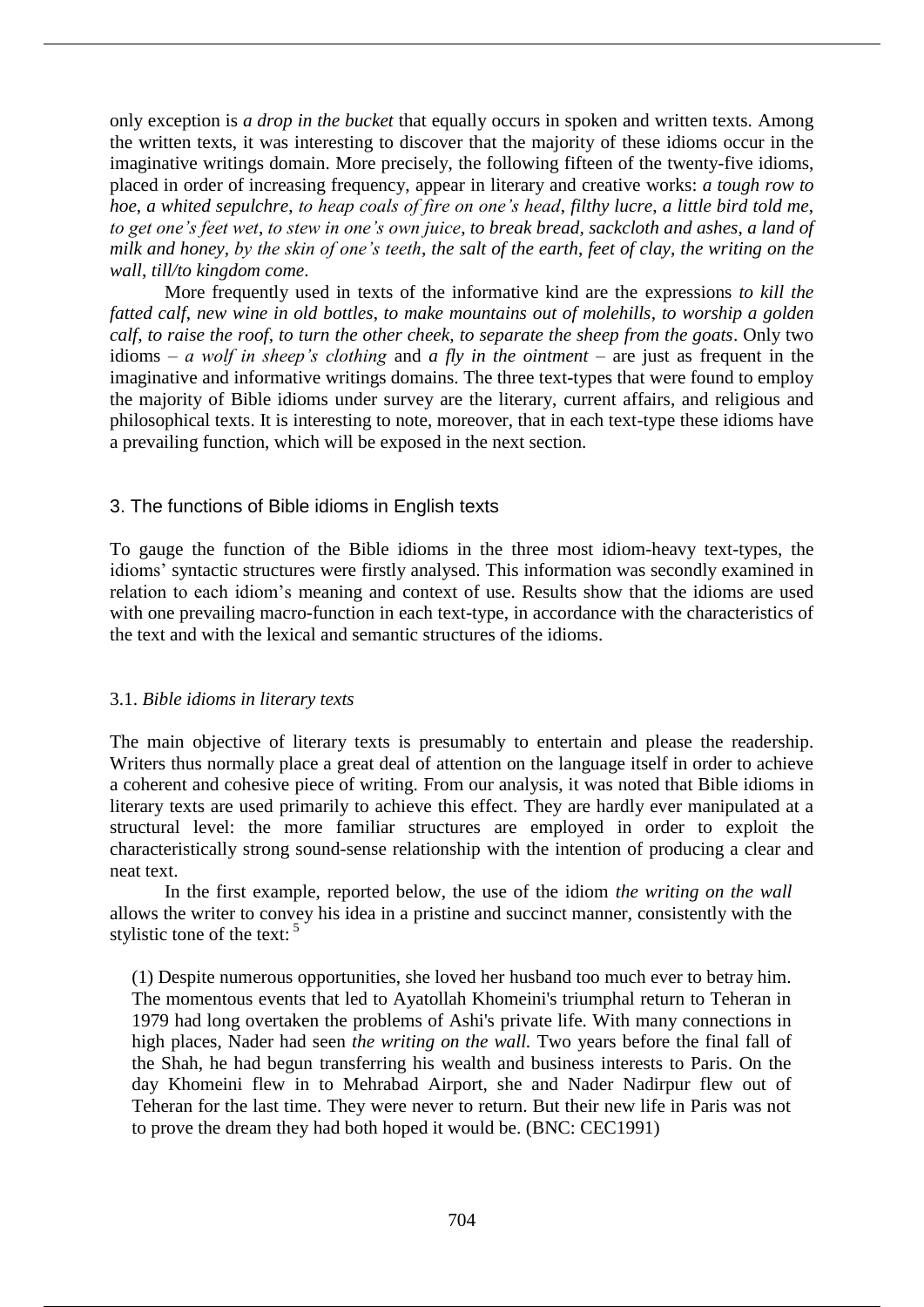Owing to its biblical origins, the idiom *the writing on the wall* has also a poetic and rhythmic nuance that a possible literal equivalent ('something bad will happen') lacks. It therefore is a more suitable literary option considering the romantic theme of the text.

In the second example, below, the use of the idiom *to get one's feet wet* coheres with the literal phrase *to get one's hands dirty* that precedes it:

(2) If we go the right way about it, we could set ourselves up nice with a good little earner still in Rafferty's. But you won't get your hands dirty, will ye, Sean? I mean there's Denis. Sure, there's always Denis. No, Michael, I won't get *me hands dirty*. Nor, will I tell you, *get me feet wet*. But listen, Sean. What's that, Michael? If you go in with this Rico lad Ay? What will you say to Noreen? Sean thought for a minute, then smiled at his brother. Nothin'. But if you're goin' in with Rico?. (BNC: ATE 1952)

The idiom's literal structure is in fact semantically consistent with the literal phrase above it, but at the same time its metaphoric meaning ('have a new experience') creates a pun that is loaded with irony.

It would thus appear that in literary texts the poetic function of idioms prevails over other functions. This means that writers take advantage of idioms' familiar syntactic structures to create texts that on a literal level are smooth-sounding and consistent with the subject matter, but they also exploit the well-known metaphoric meanings in order to further the narration in a wittier and more enjoyable manner in accordance with the theme.

# 3.2. *Bible idioms in religious texts*

In the religious texts denominated belief and thought in the BNC, the biblical meanings of the idioms are definitely conspicuous. In these texts, where the themes are normally theological, the idioms normally refer to the Biblical passages from which they originated. In example (3) below, the theme of the Christian value of forgiveness, founded upon the Holy Scriptures, is illustrated by the idiom *to kill the fatted calf*. In this text, clear reference is made to the parable of the prodigal son, thus conveying the original spiritual message:

(3) That is his business. Some theologians have suggested that the essence of the gospel is nothing more than forgiveness as it is enshrined in the story of the prodigal Son. The father sees the son coming home after all the bingeing the wine, women and song and runs out with love and says: How good it is to have you home! *Kill the fatted calf!* That is the gospel, they say. It is, however, only one half of the gospel. Forgiveness is a killing business; it has a habit of crucifying people. We must not minimize the cost of reconciliation; forgiveness is never cheap. But let us ask again: Is it the case that moral qualities cannot be transferred? (BNC: ABV 1817)

Similarly, in example (4), allusion to the idiom *to worship the golden calf* is made by mention of the golden calf story in the Bible:

(4)You shall have no other gods before me (Exod.20.2). Just twelve chapters later we hear them saying to Aaron, make us gods, who shall go before us; as for this Moses, the man who brought us up out of Egypt, we do not know what has become of him. So Aaron makes a golden calf, and when the people see it, they cry, These are your gods, O Israel, who brought you up out of the land of Egypt! *The story of the golden calf* is not quite a complaint story, though it is more terrible than any of them, and as it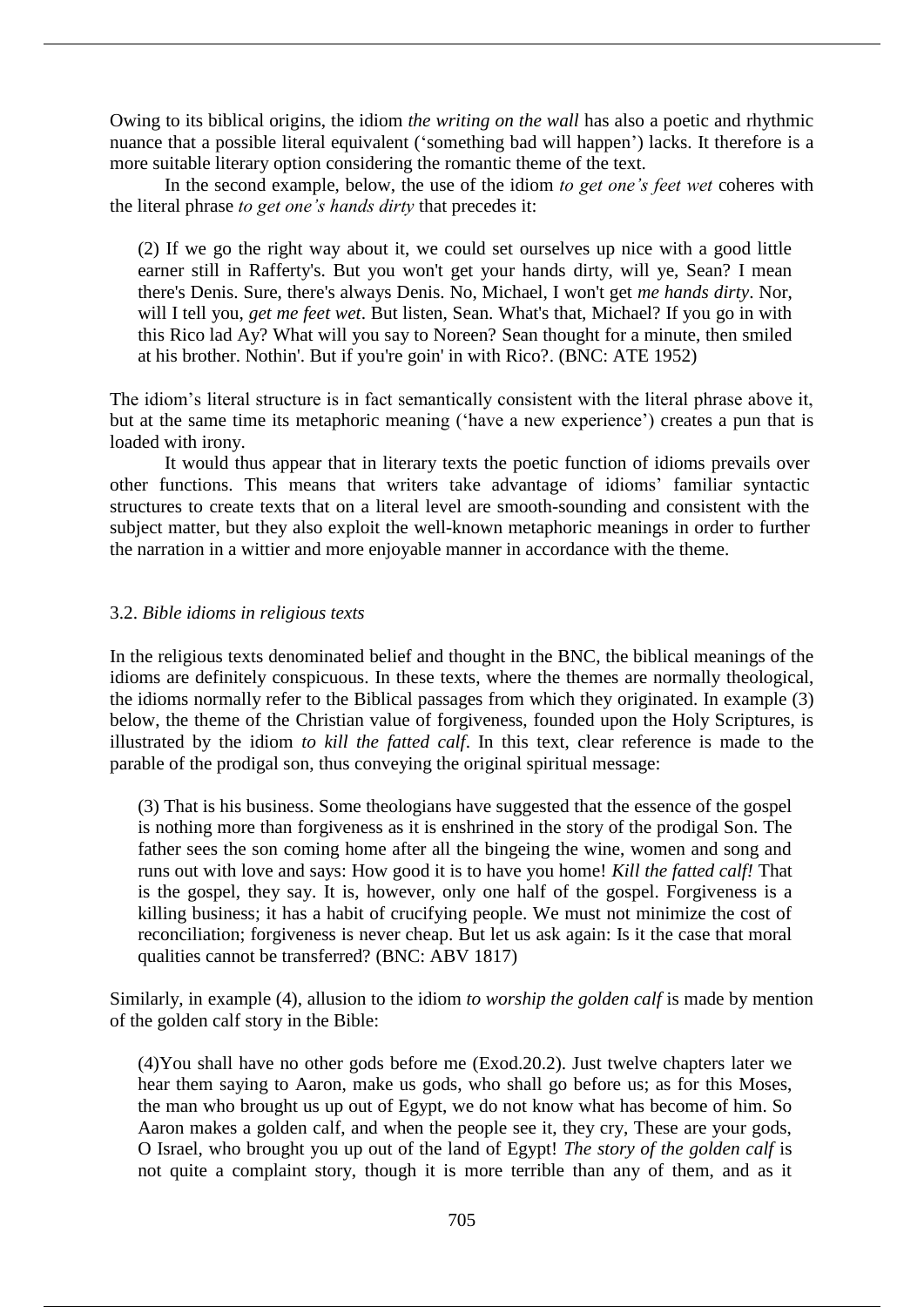proceeds shares many of their features, particularly those of the one in Numbers 14. (BNC: ACG 1468)

Evidently and in accordance with the scope of the texts concerning belief and thought, the prevailing function of these idioms is referential. This means that the idioms serve to startle readers into thinking about the indisputable information being imparted.

# 3.3. *Bible idioms in current affairs texts*

In texts that deal with current affairs, denominated world affairs in the BNC, Bible idioms have a more marked interpersonal function than seen so far. In these texts, writers employ the idioms to express their ideas in an almost euphemistic manner, in the hope of influencing their readers' opinions too. In example (5) below, the writer takes advantage of the well-known structure and meaning of the idiom *a wolf in sheep's clothing* in order to underline – albeit in a mitigated way – the negative sentiment felt towards the political matter at hand:

(5) We congratulate him on spelling out the good things that we shall be offering. We also pledge that when we are drawing up the membership of the commission we shall take into account his earlier suggestions about widening the membership. We shall even consider him in whatever new role he has at the time. *If ever there was a wolf in sheep's clothing this Bill is it*. It pretends to be about local government when it is nothing of the sort. It pretends to be in favour of the user, the customer, although it does not mention quality at all. That being the case, we are right to ask what the Bill's objectives really are. (BNC: HHX 14911)

Likewise in example (6), the unsuitability of the military headgear described in the text is more diplomatically conveyed through the use of the idiom *a fly in the ointment*:

(6)The design of the cap badge had been the result of a competition which was won by Sergeant Bob Tait who came up with the winged dagger emblem. The motto, Who Dares Wins, is credited to Stirling. *The only fly in the ointment was the headgear which was issued – white berets*. Wearing a white beret in among Australians, New Zealanders and every type of nationality out there brought some great wolf whistles, which were naturally not received in the right manner. It was a question of: You pick your partner and I'll pick mine. (BNC: AR8 285)

By including the idioms *a wolf in sheep's clothing* and *a fly in the ointment* that have negative evaluative functions, the writers express their own negative feelings without losing face. This is because they can hide behind the stereotyped expressions that issue a universally-borne sense of negativity.

Idioms that serve to manipulate the thoughts and opinions of readers are idioms that are in turn often manipulated by writers. Hence it is in this text-type that most idiom variation occurs. In example (7), the idiom *a land of milk and honey* has negative polarity, even though it is normally used in its affirmative form:

(7) I was as happy as a pig in shit. I was a cowboy. Tom Mix, Buck Jones riding over the range on the look-out for hostile Injuns. Oh! To recapture the joys and imagination of childhood! That fanciful world we return to, usually, when we become geriatrics. It has to be remembered that Britain of the 1920s *was not a land of milk and honey*. To be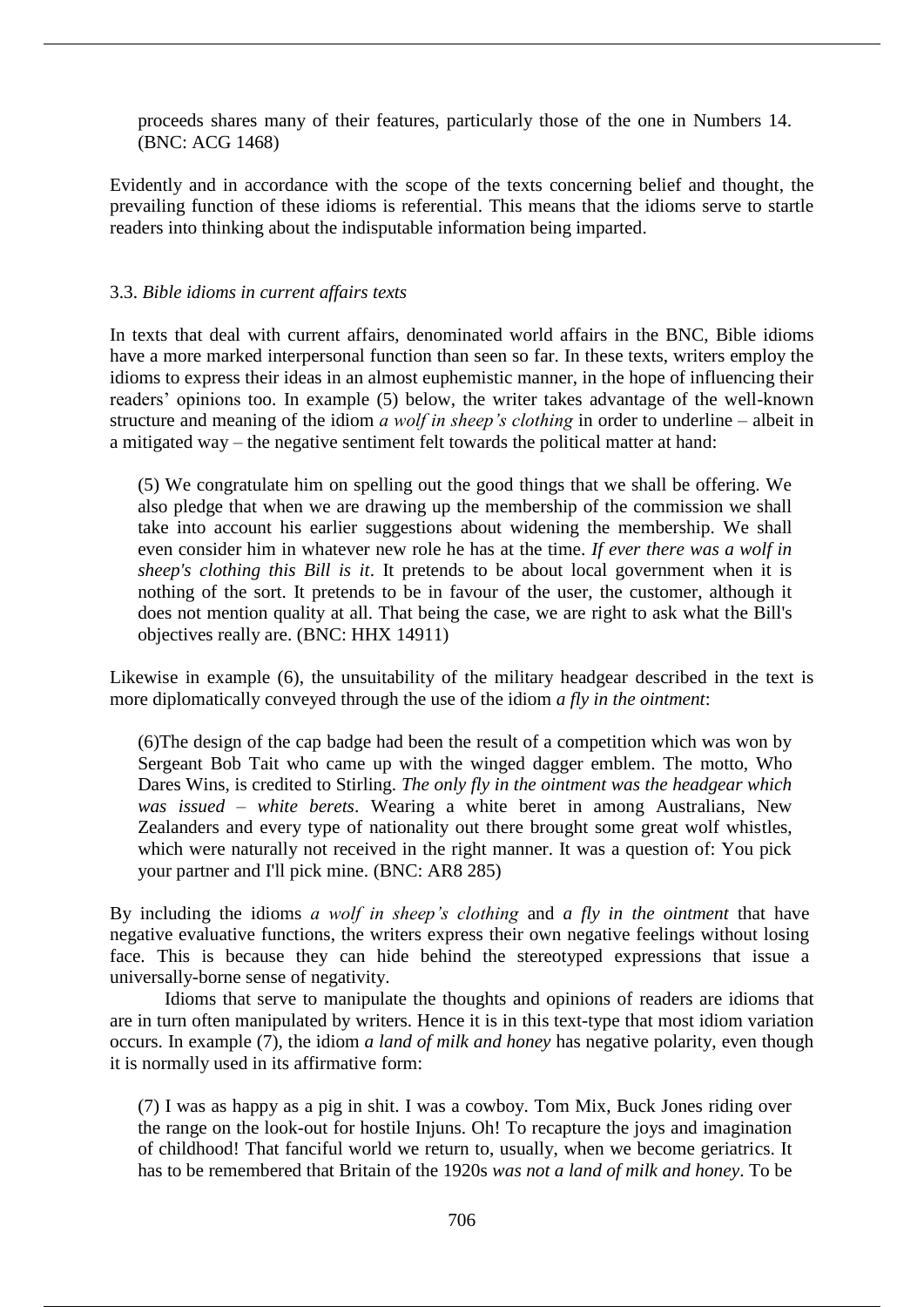sure, we had a great Empire we British had conquered far and wide. What we could not take by political intrigue and threats we took by gun-boat diplomacy. Who would dare defy the might of the Raj? Who would dare incur our displeasure? We were then the greatest industrial nation on earth. And yet. (BNC: BN3 83)

The marked negative semantic prosody that the idiom *a land of milk and honey* assumes in this text highlights further the contrast between what was believed to be a positive situation with the true negative reality, thus endorsing it.

In example (8) below, the idiom *sackcloth and ashes*, normally used to express one's remorse, is abbreviated to *sackcloth*. The deletion of *ashes* seems to signal the writer's apparent remorse:

(8) And finally, a last word on our election coverage to all the Lab-our activists in the new seat of Milton Keynes North East, who proved us wrong in our assessment that the Lib Dems were the main challengers to the Tories there. In fact, Labour's Maggie Cosin came second, with 23.7 per cent of the vote, 343 votes ahead of the Liberal Democrats. *I'm donning the sackcloth even as I write*. What socialism means. Whatever the results of the election, the issues of constitutional reform will continue (rightly) to occupy the political centre-stage. Robin Blackburn (Letters, 3 April) has argued in favour of proportional representation because he sees that it will enable a New Left Party to stand under its own colours. (BNC: CAG 1503)

In actual fact, however, the varied structure of the idiom, while seemingly apologetic, acquires a pungently ironic and almost polemic tone.

Bible idioms in texts concerning current affairs have therefore a dual function. On the one hand, they have a striking and influential effect upon readers; on the other hand, they consent writers to express personal opinions without their having to expose themselves too much with the risk of losing face. This is especially true when idioms undergo variation, which is particularly common in this kind of informative prose.

It has been seen that in each text-type these Bible idioms are used in such a way as to foreground one of the three macro-functions of language – referential, interpersonal, or textual – thus fulfilling and comply with the major communicative purpose of each type. In literary texts, the idioms are prevalently used to secure textual coherence and cohesion; in religious texts, they have a prevalently informational function; whereas in texts dealing with current affairs, they are principally employed and often manipulated to instil new ideas in the readership.

## 4. Three pragmatic kinds of Bible idiom

While idioms can be employed and manipulated in different texts to serve the three different macro-functions of language: at times ideational, at times interpersonal, and at other times textual – as has been seen above, there can be no denying that every idiom has a prevailing pragmatic force that will evidently influence its use in discourse. This might explain why certain idioms recur in certain text-types more frequently than others, but more importantly why their lexico-grammatical profiles tend to be constant in most of the texts in which they appear. Since time and space will not allow for a thorough exposition of the lexicogrammatical structures of all twenty-five Bible idioms in use, the lexico-grammatical analysis of three idioms should nonetheless help to individuate among this group three pragmatic kinds of Bible idiom: those with a strong locutionary force; those with a strong illocutionary force;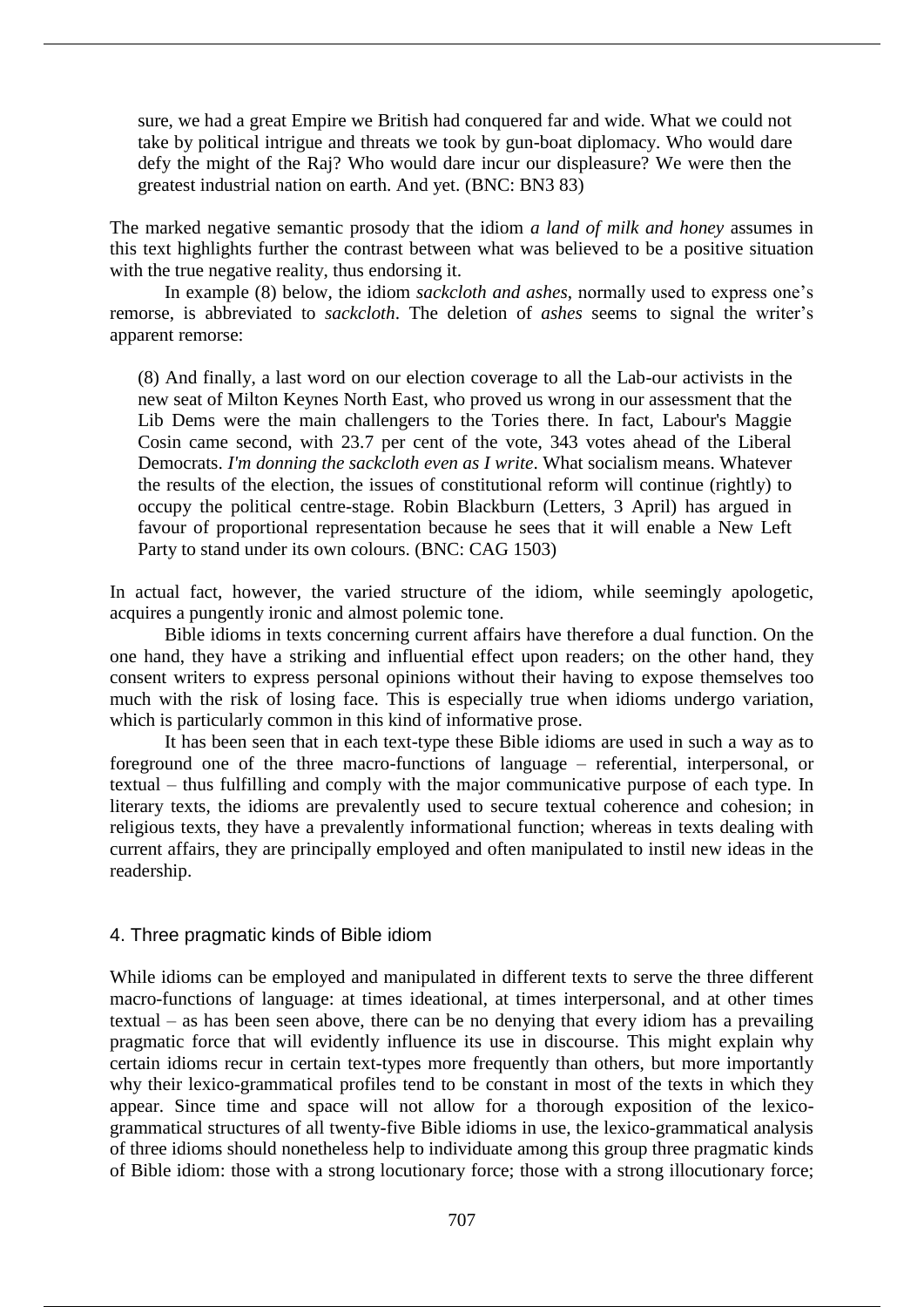and those with a strong perlocutionary force. It is the case of the idioms *to turn the other cheek*, *a little bird told me*, and *new wine in old bottles*.

## 4.1. *To turn the other cheek*

The idiom *to turn the other cheek* meaning 'responding to an aggressor without violence' appears in seventeen texts in the BNC, and is thus a quite frequently used idiom in English. As mentioned earlier, it appears more frequently in the texts that belong to the informative domain, and in particular in texts treating religion and thought (example 11), arts, world affairs (example 13), social and commercial matters (example 12), as well as pop lore. In fact, it appears in eleven texts of the informative kind, five of the imaginative kind (example 10), and in only one text of spoken discourse (example 9). It is therefore used in a variety of texts, complying in each case with the prevailing function of the text. And yet, even though the idiom *to turn the other cheek* fulfils different macro-functions according to the theme of the text in which it is set, it is noteworthy that in most of these texts, its semantic structure remains firmly tied to the original Christian ethics of charity:

(9) He he must be taught that and he's taught that through his training. [ ... ] *discipline*. Does that yeah does th that mean that if he's say h he's taunted about his race he sh he should just *turn the other cheek* and have a stiff upper lip? Yes. I do. If I was on the streets of Ireland now, and I've been there many occasions and someone said to me, look at that Welsh get there, I would just have to take it. And I do take it and I have taken it: [ ... ] and I just get on with my job. (BNC: HVD 236)

(10) I would never have believed that a landlord any landlord would refuse a man a drink the night before he was wed. If you were a Romany you'd need to get used to such things, Seb. It's happened many times to all of us. I've learned *to turn the other cheek* in a manner that would make *Christian* proud. It's the way we have to be if we're to survive. If there's any trouble, it isn't the villager who finds himself before the court, but the Romany. Well I know where we'll get a drink and enjoy a sight better company than we'd have got back there.(BNC: HHC 1696)

(11) It is worth examining some of this testimony. |||JESUS AS FREEDOM-FIGHTER| Later *Christian* tradition has emphasised the image of a meek, lamb-like saviour, who eschews violence and bids *one turn the other cheek.* As we have seen however, the Messiah for Constantine and the fourth-century Roman Church, as well as for Jesus and his contemporaries was a very different figure: a stern martial leader and liberator, quite prepared to assert his right by force and, if necessary, to employ violence against his enemies". (BNC: EDY 791)

(12) Mr Kaplan's best chapters are those on Romania and Greece, which he knows well. But read his encounter, at the Serbian Orthodox monastery of Grachanitsa, with Mother Tatiana, a tough Serbian nun. Having slugged back a glass of plum brandy, she says: I'm a good *Christian*, but I'll *not turn the other cheek* if some Albanian plucks out the eyes of a fellow Serb, or rapes a little girl, or castrates a 12-year-old Serbian boy. After this horrifying war, which the Serbs started and in which they committed most of the horrors, people will want to ponder how such things came to be said". (BNC: CRB 542)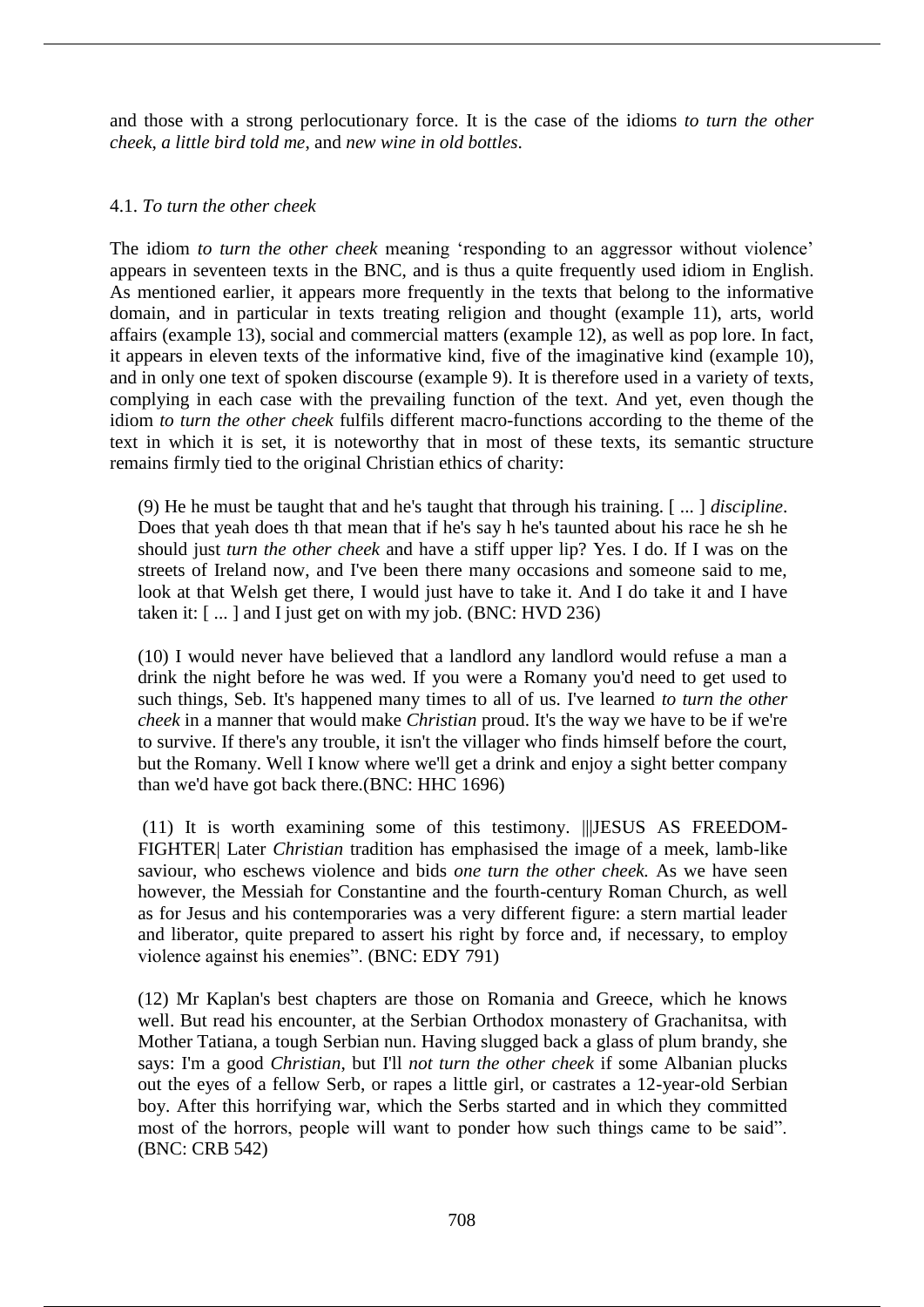13) Stokely Carmichael of the SNCC, one of the emerging radical leaders, summarized these ideas in a single phrase:' What we want,' he said, is' black power', and this became the slogan of the more militant black movements from 1966.Tension between the races was increasing for two main reasons. First, the strain of maintaining Martin Luther King's advice to *'turn the other cheek'* was becoming too great to bear in the face of continued attacks and insults. Secondly, the high expectations aroused by *civil rights legislation* had been disappointed; the conditions of most blacks continued to show little material improvement. So the civil rights movement began to splinter, and young blacks in particular followed more militant leaders. (BNC: EWG 1507)

The idiom *to turn the other cheek* in fact maintains its strong religious overtones, as the examples above might show. This can be understood from its grammatical structure which, firstly, remains fixed and never really varies, and, secondly, by its lexical context which often comprises lexemes that either directly (such as *Christian*, *discipline*) or indirectly (such as *civil rights legislation*) re-echo the Christian values of benevolence and sympathy, whether the writer's message is in harmony or in contrast with such teachings. This idiom thus represents a category of Bible idiom that has remained syntactically and semantically close to its original biblical form and content. It is the kind of idiom whose locutionary force, or its original Christian message, emerges loud and clear from its syntactic structure, despite the secular nature of the texts in which it is employed.<sup>6</sup>

# 4.2. *A little bird told me*

Like the former idiom, *a little bird told me* also tends to remain syntactically fixed in contemporary discourse (except for the verb *said* that is sometimes substituted for *told*); unlike the former, however, its meaning nowadays has little to do with its original biblical meaning. *A little bird told me*, in fact, originates from "Curse not the King, no not in thy thought; and curse not the rich in thy bedchamber: for a bird of the air shall carry the voice, and that which hath wings shall tell the matter" (*Ecclesiastes* 10, v. 20), whereby it was meant to encourage honesty and loyalty in relation to noble and serious concerns. Now it is used to informally announce trivial information without disclosing the provider of such information, as the following four examples below show:

14) All you really need is co-operation with safeguard. Later on, in a pub, Mr Smith chats to a friend: Of course we've got to get stuck in, at least to some extent, because the alternatives make the mind boggle. Now let's eavesdrop on old Bill. Say Charlie, *a little bird told me* that Joe there's been a bit crafty. Remember that garden fork he borrowed? He's been and gone and sold it! Honest he has! Of all the blooming cheek! Sold it! He just about takes the biscuit. It's about time Joe pulled himself together. (BNC: C9R 496)

15) They didn't want to spell it out too much for Eve, but it was a big event, the child they had brought up being invited out to a party. The whole community was delighted for her. As Benny had walked down the town, Mr Kennedy called her into the chemist. *A little bird told me* it was your birthday, he said. I'm ten, Benny said. I know. I remember when you were born. It was in the Emergency. Your Mam and Dad were so pleased. They didn't mind at all that you weren't a boy. Did they want a boy do you think? (BNC: CCM 205)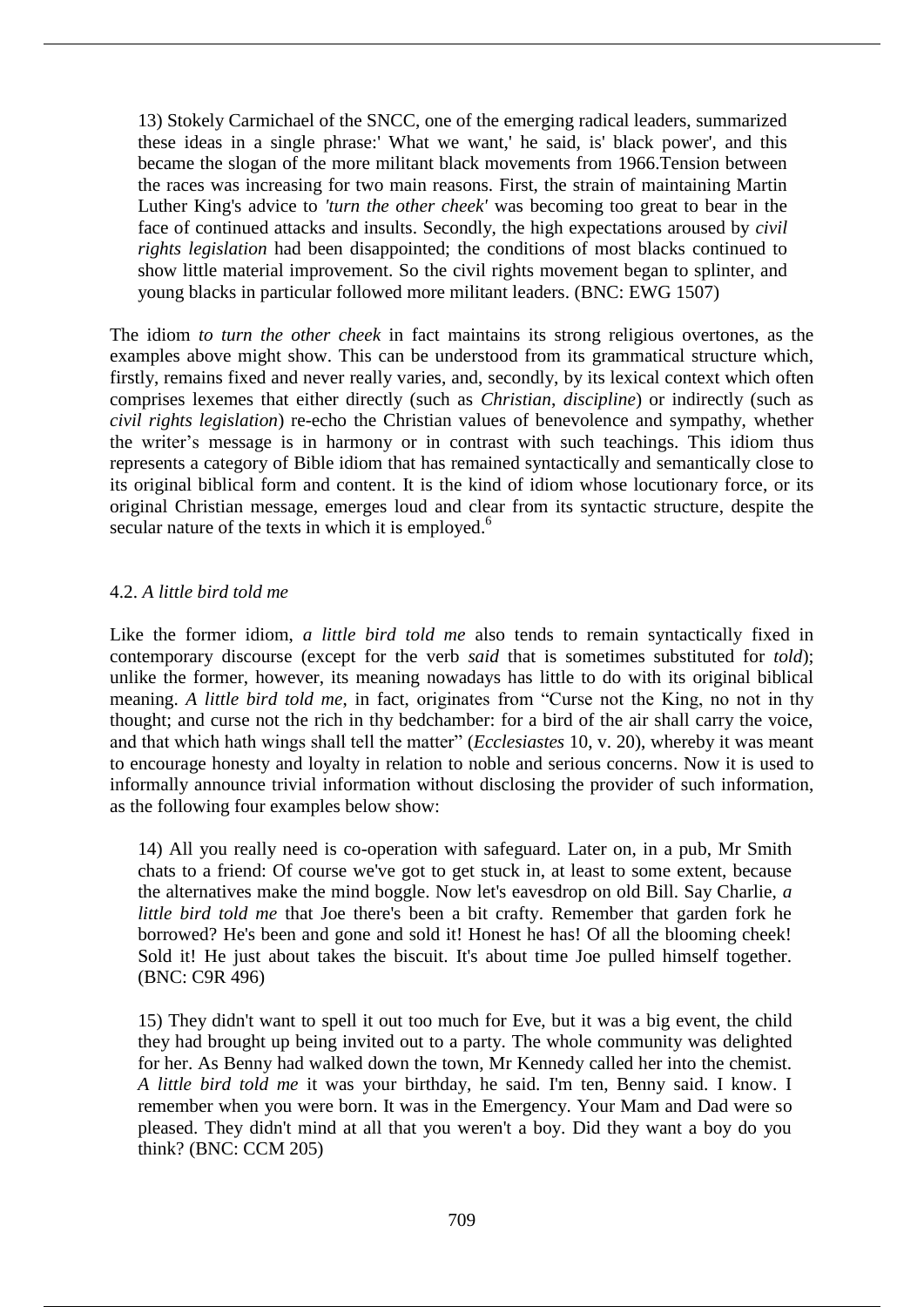16) It's happened before, the midnight flits. But that was a biggish house, ten rooms or more, so I heard. Slim'll surface again, though, never fear. You see, he knew if they had taken him in and it was proved he had been using her, or, *as a little bird told me*, he had got her ready for shipment, they would have surely sent him along the line this time, and stripped the house of all his fine pieces. And that's another thing I heard: it wasn't only bairns and young lasses he collected, but furniture and foreign crockery, mostly from China, they say. Oh, he had taste in his own way. But my God! (BNC: CK9 1407)

17) And it was true, over the long term you were finished if the malais took it into their heads that you were the wrong kind of Danuese. You might get through a few months, gross good luck see you to a year, but from then on the odds against survival lengthened considerably. See Rosa while you can, *said a little bird to me*. And I was eager to see her, the desire built itself up from nothing, as desires do. I could not endure the irony of missing her now. I invented a task for myself, which would take me that way. I'd get wild orchids for the garden, I told Mrs Goreng, knowing some had grown near Rosa's. She clapped her hands.(BNC: H9N 441)

Apart from the first example taken from a text dealing with the social sciences within the informative writings domain, the other three texts come from the imaginative writings domain. The idiom *a little bird told me*, in fact, appears mostly in creative literature and only four times in the BNC. Hence, it is not a commonly used expression in English.

While the synchronic meaning of this idiom is easily understood owing to its transparent syntactic structure, which must have incidentally influenced the passage from its historic meaning, the strength of this idiom lies in its illocutionary force more than in its locutionary one. This simple cliché in fact provides "a complex package of information" (Fernando 1996: 107) that includes the writer's attitude too. This pithy idiom not only signals a claim of awareness, but also – and more importantly perhaps – conveys the writer's stance regarding it. By employing this idiom, writers appear less committed to the claim being made, which consequently becomes more defensible. Considering, however, that the claim never really seems to have any moral weight, the writer's attitude is paradoxical and contributes to giving this idiom the ironic tone it has.

## 4.3. *New wine in old bottles*

The idiom *new wine in old bottles* occurs nine times in the BNC texts which are all informative writings texts. Of the three idioms examined here, it is the only expression that really undergoes variation. The other two idioms only undergo a constructional adaptation that allows the idioms to adapt to the grammatical context of the situation, and regards the inflection of nouns and verbs. The types of variation that *new wine in old bottles* undergo involve the substitution of lexemes and in particular of the adjectives *new* and *old (*as shown in example 18); the addition of pre- or post-modifiers (as in examples 19 and 20); the deletion of parts of the idiom (as in example 21); or the formation of a completely new elaboration of the idiom (as in example 22):

18) Theory X is not a straw man for purposes of demolition, but is in fact a theory which materially influences managerial strategy in a wide sector of American industry today. What was true in 1960 remains true even now. What sometimes appear to be new strategies decentralisation, management by objectives, consultative supervision,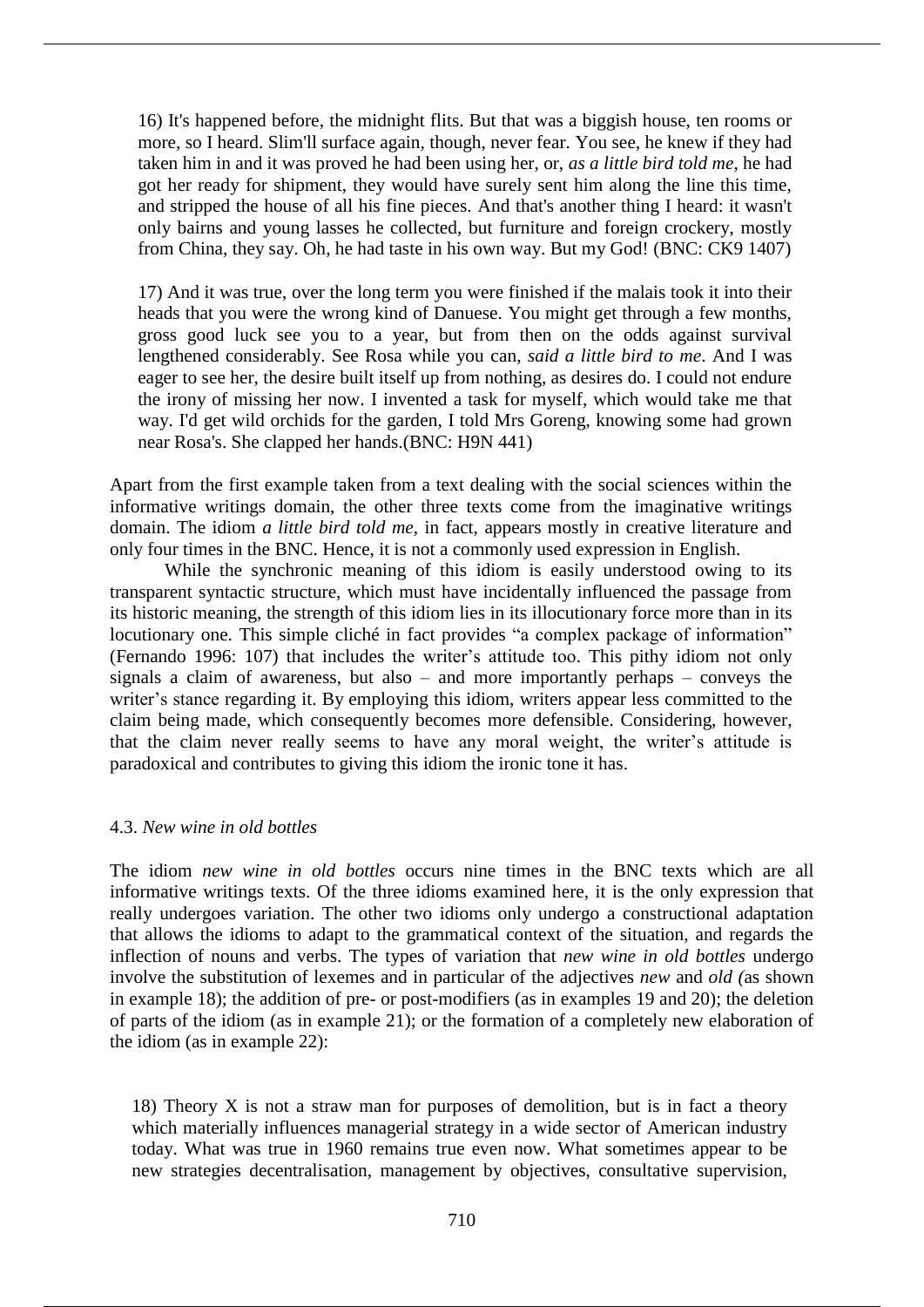democratic leadership are usually but *old wine in new bottles,* because the procedures derived to implement them are derived from the same inadequate assumptions about human nature. These new approaches are no more than different tactics programmes, procedures, gadgets within an unchanged strategy based on Theory X. (BNC: G0U 566)

19) As times grow hard, general publishers are looking for new markets. This will inject fresh blood and competition for the established ELT publishers, who might just have grown a little too complacent. Readers The old Longman Simplified English Series has been repackaged and renamed Longman Fiction. *Old wine* (LSES Lamb's Tales was published in 1933) *in very attractive new bottles,* this continues the tradition of disguising simplified texts as real books. Penguin has a brand new series of ready Readers , a mixture of classic and modern stories at three levels and designed to lead in to the same publisher's Simply Stories series. Background Longman has Britain In Close-up, a fairly advanced text about British life and institutions". (BNC: F9J 759)

20) Some generalisations proved possible, but only in a piecemeal and not wholly consistent fashion. The *new wine of quantum theory* was soon bursting the *old wineskins of classical mechanics*. The Bohr atom was just a staging post on the way to the quantum world rather than the point of entry into the land itself. One promising line of further reconnaissance involved the attempt to find a fundamental role for waves where no one had previously supposed they were relevant. (BNC: EW6 230)

21) The final glimmer comes from recent attempts to develop novel strategies for controlling corporate crime. These turn out to be *old ideas* worn-out and discredited as solutions to conventional criminals reinvigorated by appearing in *new bottles*. If employees, consumers, and other corporate victims had their awareness sharpened and supported by trade unionism, consumerism, and environmentalism, and if the state and legal institutions could be shamed into closing the gap between lofty principles and tawdry practices, then some of these old ideas could be put into effective operation. (BNC: CHL 969)

22) Moreover, his system has a reflex result upon the mind of the patient, and a general condition of buoyancy and freedom, and indeed of gaiety of spirit takes the place of the old jaded mental position. It is the pouring in of *new wine, but the bottles must also be new* or they will burst, and this is exactly what Mr. Alexander's treatment does. *It creates the new bottles and then the new wine can be poured in, freely and fully. Rev.* W. Pennyman MA. (BNC: BM0 287).

The all-encompassing meaning of the idiom *new wine in old bottles* ('something new added to or imposed upon an old or established order') explains why it has become popular in secular English. In fact, of the nine texts in which it appears, only two deal with religious matters, one of which is included above (example 22). The other texts deal with daily matters that range from events related to leisure, commerce (example 18), arts (example 19), natural and social sciences (examples 20 and 21). In all these texts the idiom is manipulated in order to startle the readership. Surprised by the new and unexpected syntactic layout, readers are naturally drawn to reflect more on the role of the idiom and its meaning within the text, with the result that the writer's message has more influence upon the readers' opinions. The balanced syntactic structure of this nominal expression, made up of a two pre-modified nouns, along with its broad semantic scope seems to make the idiom *new wine in old bottles* more suitable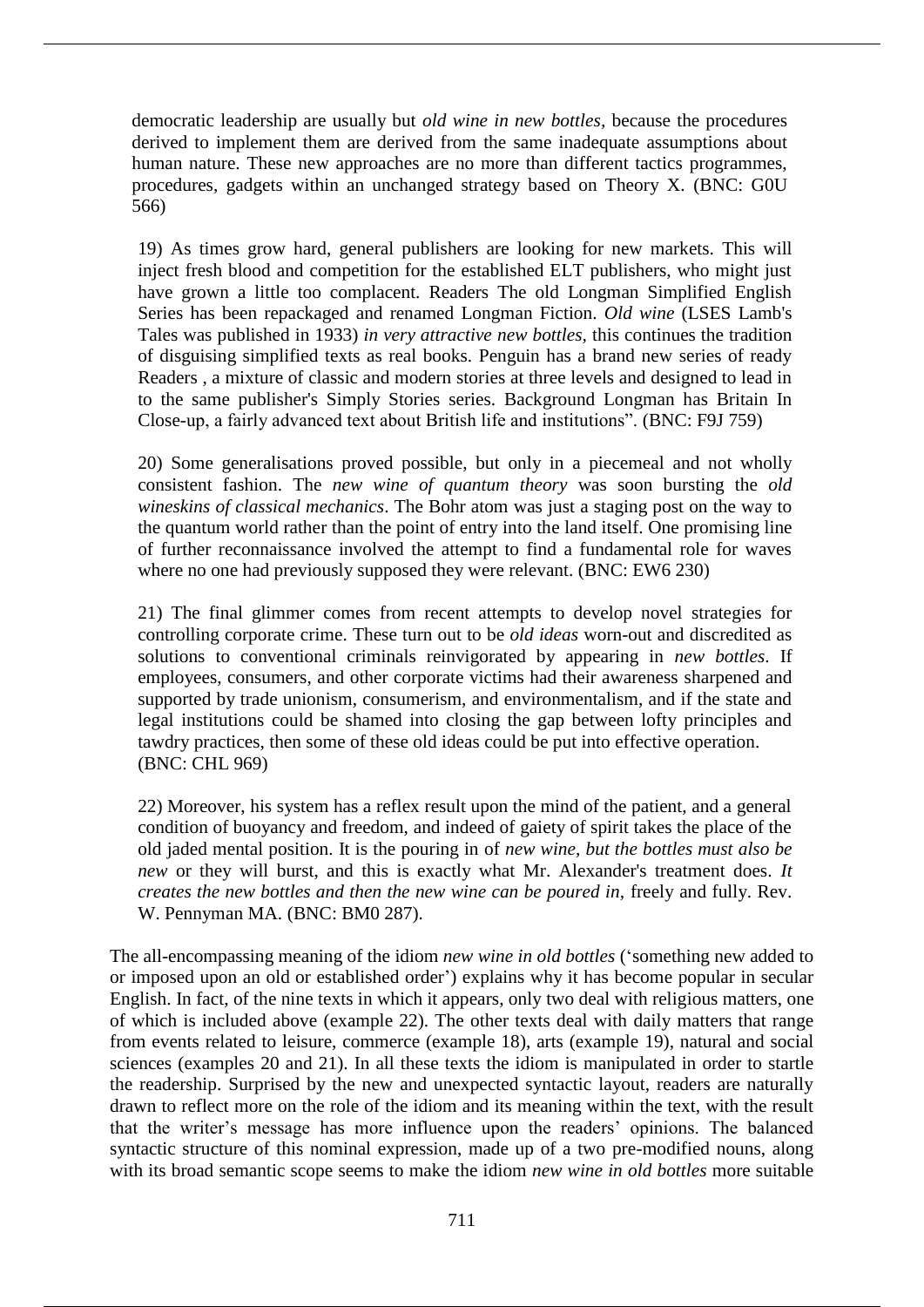for syntactic manipulation than the former idioms analysed. As a result, it is the perlocutionary force of this idiom, and that is its effect on readers, that can be especially exploited in texts.

In the three idioms described above, it has been possible to individuate three types of Bible idiom, based upon the predominating pragmatic force. One type, as represented by the idiom *to turn the other cheek*, is the idiom whose historical and biblical metaphoric meaning rings more loudly than its secular derivation. Its locutionary force in fact prevails and it is no surprise that it hardly ever undergoes variation. It is not used to manipulate the thoughts and opinions of the readership but prevalently deployed to inspire upright behaviour. Idioms with a strong illocutionary force are, on the other hand, those expressions that have a greater potential in issuing writer stances and evaluations. The idiom *a little bird told me* seems to stand for this type of expression: from behind its semantically transparent and generally fixed syntactic structure, one can sense an evidently deriding attitude on the part of the user. When it is the readers' reactions that principally concern writers, idioms with a strong perlocutionary force are those that writers tend to employ. It is the case of the idiom *new wine in old bottles* whose balanced syntactic and semantic structure not only encourages a wide range of uses, but also different types of syntactic variation, allowing writers to astonish and manipulate their readership's thoughts.

## 5. Conclusion

Despite its restricted scope, this study has revealed some tendencies in the way yesterday's idioms, and that is Bible idioms, are used in English today. Aware of the fact that idioms are not generally frequent in English and especially not in spoken discourse, the majority of the twenty-five Bible idioms analysed in the BNC have resulted to be moderately frequent in written texts. The texts that resulted as being most idiom-heavy are those that regard literary, current affairs, and religious matters. While it was seen that the same idiom can obviously appear in more than one text-type, it was interesting to notice that in the three most idiomheavy text-types, the idioms are always used with one prevailing purpose, to further the narration and entertain in the literary texts, to inform and teach in the religious texts, and to persuade and often cajole in the current affairs texts. Consequently, the idioms in the latter text-type tend to undergo more variation and manipulation than in the other two text-types where they generally remain fixed.

While these observations of a pragmatic nature might not be solely typical of Bible idioms, there can be no denying that, unlike most other idiomatic expressions, those with biblical origins have the fortune to have two standard metaphoric meanings; one historical meaning and one synchronic one. This gives Bible idioms an enormous communicative potential and broad scope of use. Writers can in fact exploit more the locutionary force of Bible idioms in order to continue imparting the original beliefs for which they were ideated; or else exploit more their illocutionary or perlocutionary forces in order to convey personal evaluations and judgements in the former situation, in the hope of manoeuvring their readerships' opinions in the latter situation. Moreover, the results of our corpus linguistic analysis seem to hint at the fact that each Bible idiom is prone to being exploited in one way more than in another: *to turn the other cheek* has a significant locutionary force, *a little bird told me* has an important illocutionary force, *new wine in old bottles* a major perlocutionary force. Although there is need of more research in this direction, it might be safely said that most Bible idioms are exploitable at two distinct metaphoric levels, even though the two levels often simultaneously transpire. Where the presence of the two metaphoric readings is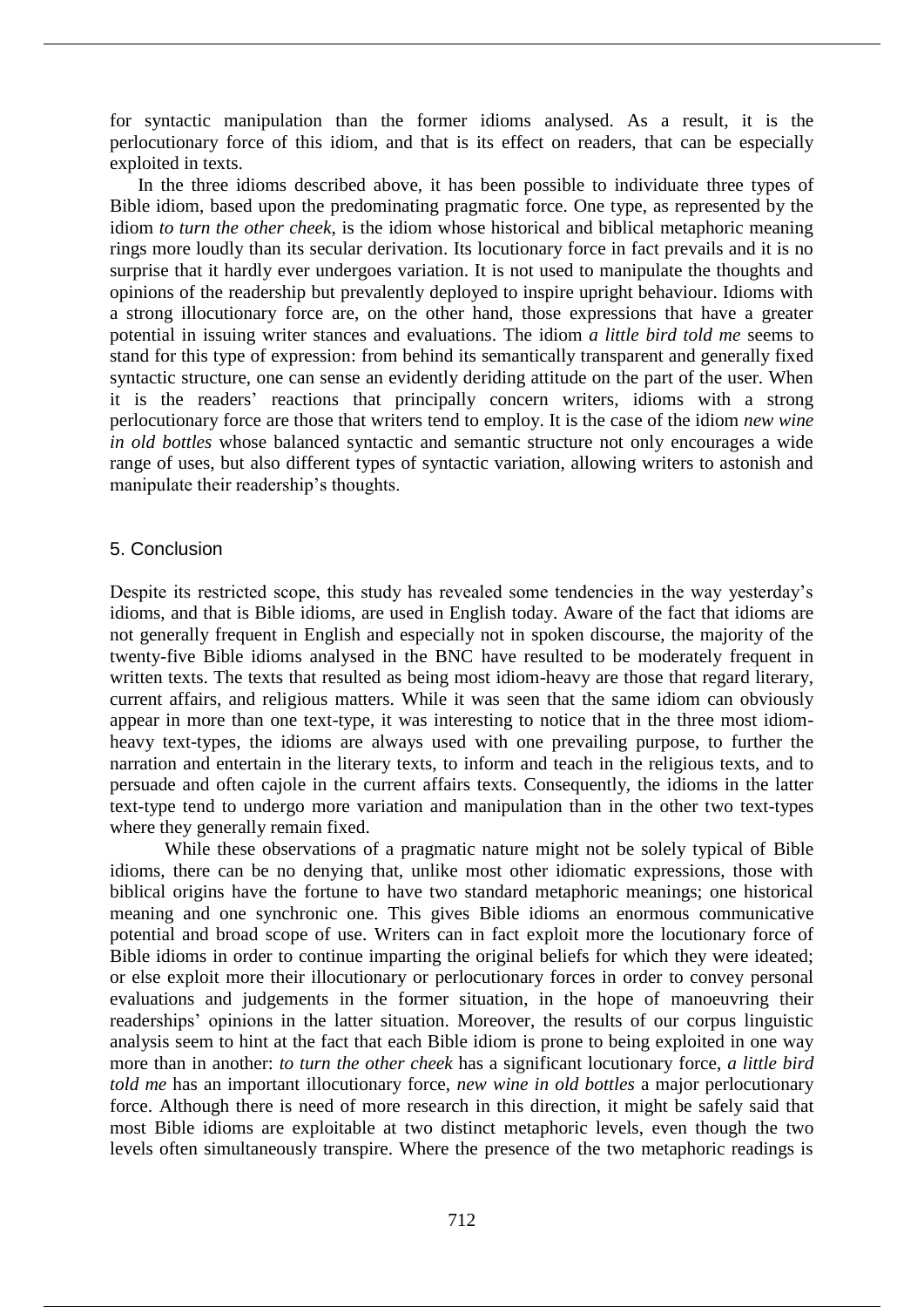more evident, the effect produced by the idiom is undoubtedly more striking and often determines its popularity in English.

#### **Notes**

 $1$  In order to locate all the idioms including those with syntactically modified structures, one keyword, or at the most a sequence of two words (including the keyword), were typed in.

<sup>2</sup> Also *a drop in the bucket* (referring to a drop of water from the bucket) is less common nowadays than the more transparent variant *a drop in the ocean* (where drop means raindrop), which occurs twenty-seven times in the BNC.

 $3$  The metaphoric meaning becomes a little clearer after due analysis: in the Bible this expression is used to mean that "if thou doest good to one whose burning words thou hast received, they will burn him in another sense" (*Proverbs* 25 v. 22).

 $4$  The BNC is, after all, composed of texts ninety percent of which are written and only ten percent spoken. It is worth noting that seventy-five percent of the written component comprises informative writings that include texts regarding the applied sciences, the arts, belief and thought, commerce and finance, leisure, natural and pure science, social science and world affairs. The remaining twenty-five percent of texts belong to the imaginative domain, and include literary and creative works.

<sup>5</sup> The italics in the texts cited from the BNC are mine and serve the purpose of highlighting the language under examination.

<sup>6</sup> Only in five texts out of the seventeen is this idiom used to mean 'responding to an aggressor without violence' without any references to Christian ethics.

#### References

- **Barkema, H. 1994a.** 'Determining the syntactic flexibility of idioms.' In U. Fries, G. Tottie, and P. Schneider (eds.), *Creating and Using English Corpora: Papers from the Fourteenth International Conference on English Language Research on Computerized Corpora, Zürich 1993*. (Language and Computers, 13) Amsterdam: Rodopi, 39**–**52.
- **Barkema, H. 1994b.** 'The idiomatic, syntactic, and collocational characteristics of received NPs: some basic statistics.' *HERMES Journal of Linguistics* 13: 19**–**41.
- **Barkema, H. 1996.** 'The effect of inherent and contextual factors on the grammatical flexibility of idioms.' *Synchronic Corpus Linguistics, (Papers from the Sixteenth International Conference on English Language Research on Computerized Corpora, Toronto 1995)*. Amsterdam: Rodopi, 69–83.
- **BNC 1975-1994**. *British National Corpus*. www.natcorp@oucs.ox.ac.uk.
- **Bradshaw, I. 1997.** *Figures of Speech in Biblical Studies.org.uk*. 13th March 2012. http://biblicalstudies.org.uk/article\_idioms.html.
- **Bullinger, E.W. 1898**. *Figures of Speech Used in the Bible Explained and Illustrated*. Grand Rapids: Baker Books House.
- **Cacciari, C., R.I. Rumiati, and S. Glucksberg 1992.** 'The role of word meanings, transparency and familiarity in the mental images of idioms.' In M. Everaert, E.J. van der Linden, A. Schenk, and R. Schreuder (eds.), *Proceedings of IDIOMS*, Tilburg: ITK, 1–9.
- **Cacciari, C. and P. Tabossi (eds.) 1993.** *Idioms: Processing, Structure, and Interpretation*. Hillsdale (NJ): Lawrence Erlbaum Associates.
- **Cacciari, C. and S. Glucksberg 1995.** 'Imagining idiomatic expressions: literal or figurative meanings?'. In M. Everaert, E.J. van der Linden, A. Schenk, and R. Schreuder (eds.), *Idioms: structural and psychological perspectives*. Hillsdale (NJ): Lawrence Erlbaum Associates, 43–56.